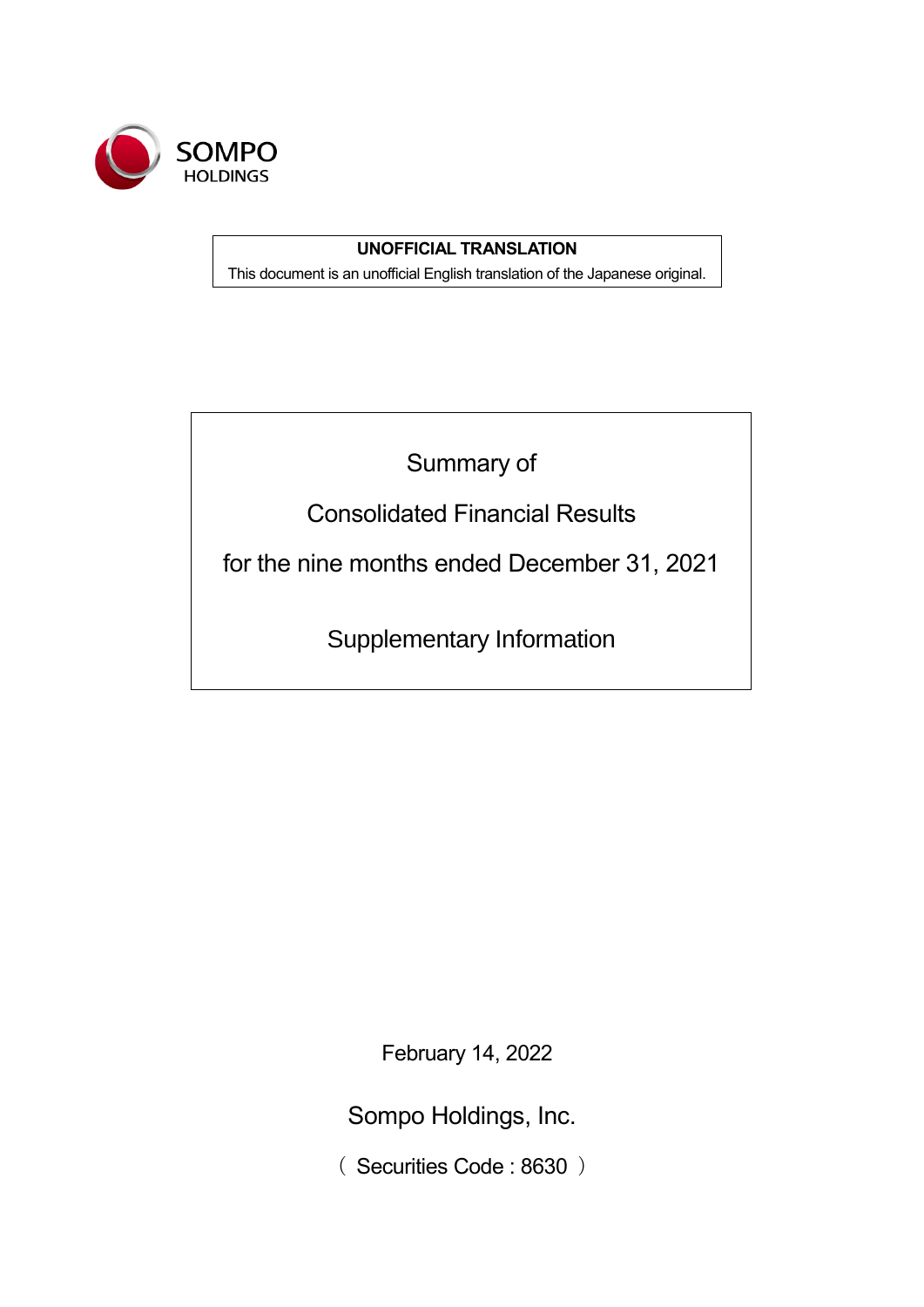# **Overview of Business Results of Principal Consolidated Subsidiaries**

# Sompo Japan Insurance Inc. (Non-consolidated)

### Quarterly Balance Sheet

|                                                         |                      |                         | (Millions of yen)      |
|---------------------------------------------------------|----------------------|-------------------------|------------------------|
|                                                         | As of March 31, 2021 | As of December 31, 2021 | Increase<br>(Decrease) |
|                                                         |                      |                         |                        |
|                                                         | Amount               | Amount                  |                        |
| Assets:                                                 |                      |                         |                        |
| Cash and deposits                                       | 524,711              | 489,335                 | (35, 376)              |
| Receivables under resale agreements                     | 59,999               | 59,999                  | (0)                    |
| Monetary receivables bought                             | 21,700               | 20,210                  | (1,489)                |
| Money trusts                                            | 27,566               | 18,907                  | (8,659)                |
| Securities                                              | 5,127,170            | 5,228,045               | 100,875                |
| Loans                                                   | 636,618              | 546,837                 | (89,780)               |
| Tangible fixed assets                                   | 238,916              | 236,770                 | (2, 145)               |
| Intangible fixed assets                                 | 188,576              | 204,561                 | 15,984                 |
| Other assets                                            | 573,319              | 439,489                 | (133, 830)             |
| Prepaid pension cost                                    | 303                  | 45                      | (258)                  |
| Allowance for possible credit losses                    | (3,006)              | (2,750)                 | 256                    |
| Allowance for possible investment losses                | (6, 198)             | (5,916)                 | 282                    |
| <b>Total assets</b>                                     | 7,389,677            | 7,235,536               | (154, 140)             |
| Liabilities:                                            |                      |                         |                        |
| Underwriting funds:                                     | 4,557,828            | 4,561,866               | 4,038                  |
| Reserve for outstanding losses and claims               | 872,465              | 884,395                 | 11,930                 |
| Underwriting reserves                                   | 3,685,362            | 3,677,470               | (7, 892)               |
| Corporate bonds                                         | 433,560              | 433,560                 |                        |
| <b>Other liabilities</b>                                | 715,115              | 429,868                 | (285, 246)             |
| Reserve for retirement benefits                         | 89,608               | 93,805                  | 4,196                  |
| Reserve for bonus payments                              | 16,315               | 4,013                   | (12, 302)              |
| Reserve for bonus payments to directors                 | 115                  |                         | (115)                  |
| Reserves under the special laws:                        | 91,097               | 94,187                  | 3,089                  |
| Reserve for price fluctuation                           | 91,097               | 94,187                  | 3,089                  |
| Deferred tax liabilities                                | 11,434               | 19,543                  | 8,108                  |
| <b>Total liabilities</b>                                | 5,915,075            | 5,636,844               | (278, 230)             |
| Net assets:                                             |                      |                         |                        |
| Shareholders' equity:                                   |                      |                         |                        |
| Common stock                                            | 70,000               | 70,000                  |                        |
| Capital surplus                                         | 70,000               | 70,000                  |                        |
| Retained earnings                                       | 502,291              | 608,880                 | 106,589                |
| Total shareholders' equity                              | 642,291              | 748,880                 | 106,589                |
| Valuation and translation adjustments:                  |                      |                         |                        |
| Unrealized gains and losses on securities available for | 827,905              | 846,247                 | 18,342                 |
| sale                                                    |                      |                         |                        |
| Deferred gains and losses on hedges                     | 4,406                | 3,564                   | (842)                  |
| Total valuation and translation adjustments             | 832,311              | 849,811                 | 17,500                 |
| Total net assets                                        | 1,474,602            | 1,598,692               | 124,090                |
| Total liabilities and net assets                        | 7,389,677            | 7,235,536               | (154, 140)             |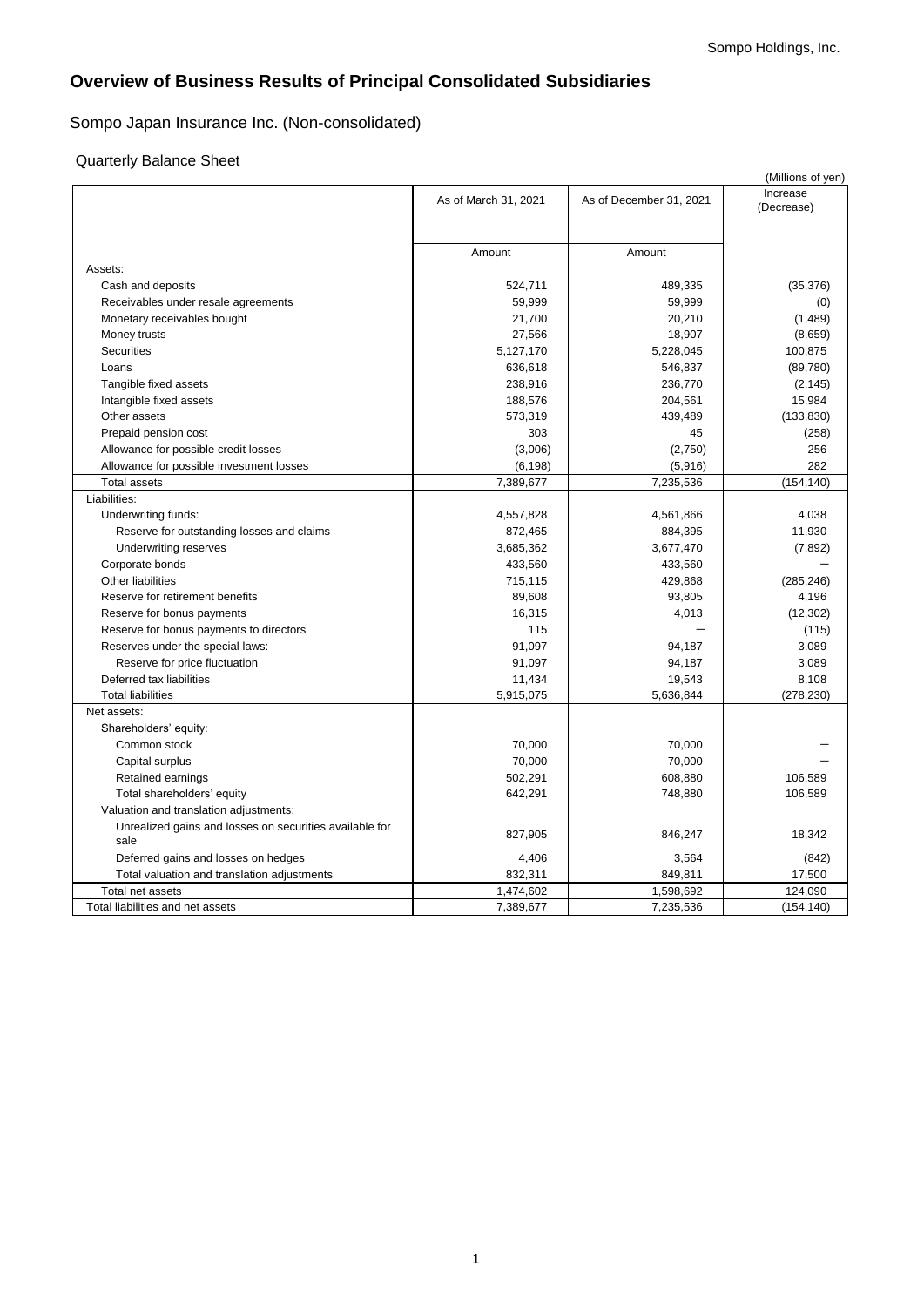## Sompo Japan Insurance Inc. (Non-consolidated)

# Quarterly Statement of Income

|                                                  |                    |                    |            | (Millions of yen) |
|--------------------------------------------------|--------------------|--------------------|------------|-------------------|
|                                                  | Nine months ended  | Nine months ended  | Increase   | Rate of           |
|                                                  | December 31, 2020  | December 31, 2021  | (Decrease) | change            |
|                                                  | (April 1 to        | (April 1 to        |            |                   |
|                                                  | December 31, 2020) | December 31, 2021) |            |                   |
|                                                  | Amount             | Amount             |            |                   |
|                                                  |                    |                    |            | %                 |
| Ordinary income:                                 | 1,819,608          | 1,834,808          | 15,199     | 0.8               |
| Underwriting income:                             | 1,726,208          | 1,726,948          | 740        | 0.0               |
| Net premiums written                             | 1,620,955          | 1,632,441          | 11,485     | 0.7               |
| Deposits of premiums by policyholders            | 75,028             | 63,340             | (11,688)   | (15.6)            |
| Interest and dividend income on deposits of      |                    |                    |            |                   |
| premiums, etc.                                   | 25,082             | 22,421             | (2,660)    | (10.6)            |
| Reversal of underwriting reserves                | 4,407              | 7,892              | 3,484      | 79.1              |
| Investment income:                               | 87,484             | 100,951            | 13,466     | 15.4              |
| Interest and dividend income                     | 71,079             | 87,453             | 16,374     | 23.0              |
| Investment gains on money trusts                 | 2,355              | 1,233              | (1, 121)   | (47.6)            |
| Gains on sales of securities                     | 36,294             | 26,484             | (9, 810)   | (27.0)            |
| Transfer of interest and dividend income on      |                    |                    |            |                   |
| deposits of premiums, etc.                       | (25,082)           | (22, 421)          | 2,660      |                   |
| Other ordinary income                            | 5,915              | 6,908              | 993        | 16.8              |
| Ordinary expenses:                               | 1,698,728          | 1,694,175          | (4, 553)   | (0.3)             |
| Underwriting expenses:                           | 1,434,904          | 1,438,759          | 3,854      | 0.3               |
| Net claims paid                                  | 887,074            | 881,568            | (5,505)    | (0.6)             |
| Loss adjustment expenses                         | 84,707             | 85,478             | 770        | 0.9               |
| Net commissions and brokerage fees               | 313,455            | 319,424            | 5,969      | 1.9               |
| Maturity refunds to policyholders                | 146,424            | 139,045            | (7, 379)   | (5.0)             |
| Provision for reserve for outstanding losses and |                    |                    |            |                   |
| claims                                           | 1,496              | 11,930             | 10,434     | 697.4             |
| Investment expenses:                             | 22,056             | 5,159              | (16, 896)  | (76.6)            |
| Investment losses on money trusts                | 8                  | 46                 | 37         | 438.9             |
| Losses on sales of securities                    | 775                | 354                | (421)      | (54.3)            |
| Impairment losses on securities                  | 5,837              | 2,186              | (3,651)    | (62.5)            |
| Operating, general and administrative expenses   | 235,004            | 243,239            | 8,234      | 3.5               |
| Other ordinary expenses:                         | 6,762              | 7,016              | 254        | 3.8               |
| Interest paid                                    | 5,322              | 5,286              | (36)       | (0.7)             |
| Ordinary profit                                  | 120,880            | 140,633            | 19,752     | 16.3              |
| Extraordinary gains:                             | 4,784              | 2,077              | (2,707)    | (56.6)            |
| Gains on disposal of fixed assets                | 4,784              | 2,077              | (2,707)    | (56.6)            |
| Extraordinary losses:                            | 6,289              | 4,102              | (2, 187)   | (34.8)            |
| Losses on disposal of fixed assets               | 1,183              | 1,012              | (170)      | (14.4)            |
| Impairment losses                                | 1,199              |                    | (1, 199)   | (100.0)           |
| Provision for reserves under the special laws:   | 2,949              | 3,089              | 140        | 4.8               |
| Provision for reserve for price fluctuation      |                    | 3,089              | 140        | 4.8               |
| Other extraordinary losses                       | 2,949<br>957       |                    | (957)      | (100.0)           |
| Net income before income taxes                   | 119,375            | 138,608            | 19,232     | 16.1              |
| Income taxes and deferred income taxes           | 31,753             | 32,018             | 264        | 0.8               |
| Net income                                       | 87,621             | 106,589            | 18,968     | 21.6              |
|                                                  |                    |                    |            |                   |
| Underwriting result:                             |                    |                    |            |                   |
| Net premiums written<br>$(+)$                    | 1,620,955          | 1,632,441          | 11,485     | 0.7               |
| $(-)$<br>Net claims paid                         | 887,074            | 881,568            | (5, 505)   | (0.6)             |
|                                                  |                    |                    |            |                   |
| $(-)$<br>Loss adjustment expenses                | 84,707             | 85,478             | 770        | 0.9               |
| $(-)$<br>Net operating expenses:                 | 536,468            | 548,945            | 12,476     | 2.3               |
| Net commissions and brokerage fees               | 313,455            | 319,424            | 5,969      | 1.9               |
| Operating, general and administrative            | 223,013            | 229,521            | 6,507      | 2.9               |
| expenses related to underwriting                 |                    |                    |            |                   |
| Underwriting result                              | 112,704            | 116,448            | 3,743      | 3.3               |
| Underwriting profit                              | 68,436             | 60,238             | (8, 198)   | (12.0)            |
| Ratios:                                          |                    |                    |            |                   |
| (9/0)<br>Net loss ratio                          | 60.0               | 59.2               | (0.7)      |                   |
| $($ %)<br>Net operating expenses ratio           | 33.1               | 33.6               | 0.5        |                   |
| (9/0)<br>Combined ratio                          | 93.0               | 92.9               | (0.2)      |                   |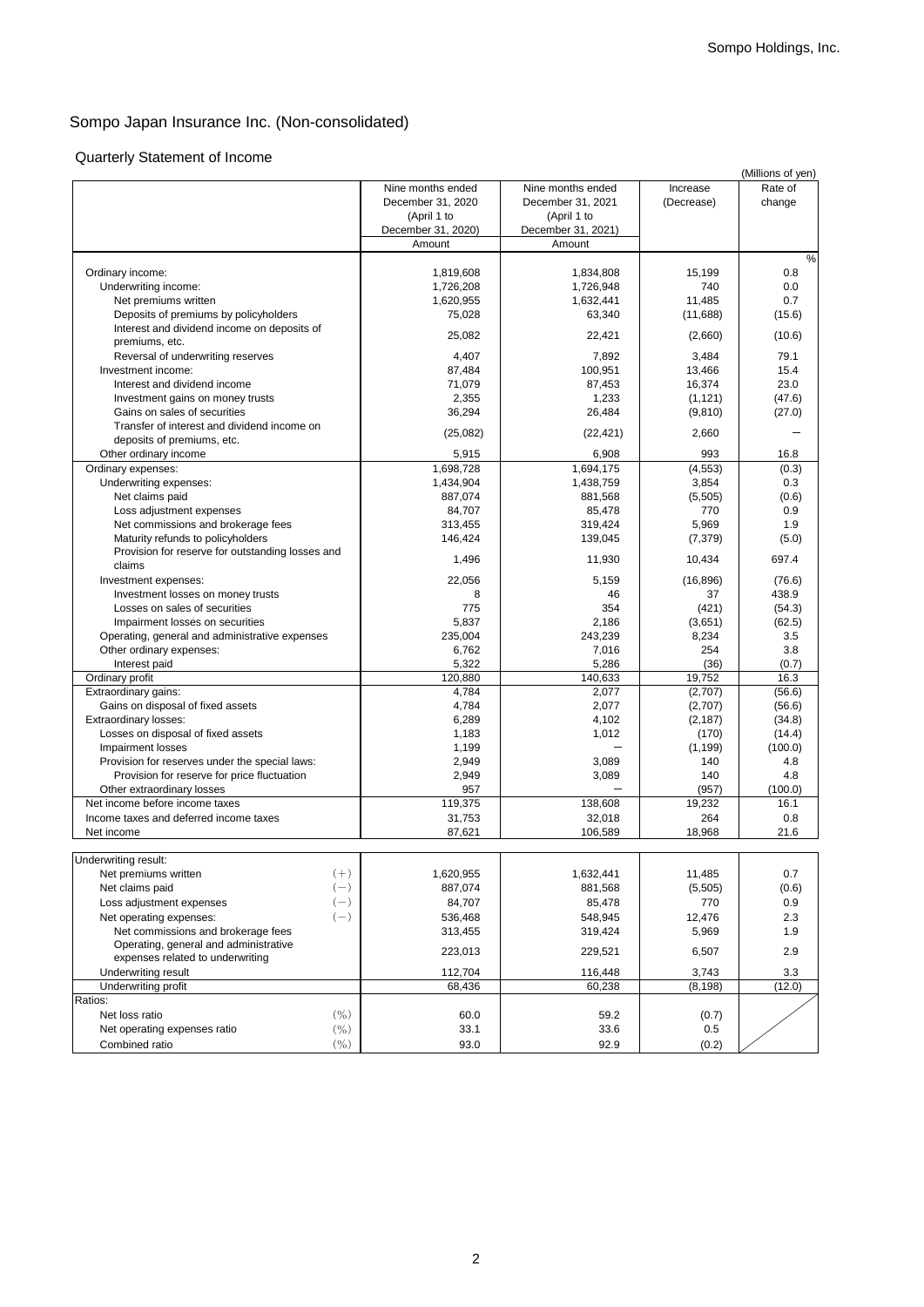# Sompo Japan Insurance Inc. (Non-consolidated)

## Premiums Written and Claims Paid by Business Lines

### Direct premiums written (excluding deposits of premiums by policyholders)

|                                           |           |                                     |                   |           |                                     | (Millions of yen) |
|-------------------------------------------|-----------|-------------------------------------|-------------------|-----------|-------------------------------------|-------------------|
|                                           |           | Nine months ended December 31, 2020 |                   |           | Nine months ended December 31, 2021 |                   |
|                                           |           | (April 1 to December 31, 2020)      |                   |           | (April 1 to December 31, 2021)      |                   |
| <b>Business line</b>                      | Amount    | % of total<br>amount                | Rate of<br>change | Amount    | % of total<br>amount                | Rate of<br>change |
|                                           |           | %                                   | %                 |           | $\%$                                | %                 |
| Fire and allied insurance                 | 370.434   | 20.4                                | 9.9               | 371.079   | 20.3                                | 0.2               |
| Marine insurance                          | 33,806    | 1.9                                 | (4.9)             | 37,118    | 2.0                                 | 9.8               |
| Personal accident insurance               | 121,523   | 6.7                                 | (8.3)             | 121,206   | 6.6                                 | (0.3)             |
| Voluntary automobile insurance            | 818,372   | 45.0                                | 0.6               | 817,899   | 44.8                                | (0.1)             |
| Compulsory automobile liability insurance | 176,376   | 9.7                                 | (19.9)            | 165,762   | 9.1                                 | (6.0)             |
| Others                                    | 299,591   | 16.5                                | (0.5)             | 310,991   | 17.0                                | 3.8               |
| Total                                     | 1,820,105 | 100.0                               | (1.1)             | 1,824,058 | 100.0                               | 0.2               |
| Deposits of premiums by policyholders     | 75,028    |                                     | (17.4)            | 63,340    |                                     | (15.6)            |

#### Net premiums written

|                                           |         |                                     |                   |                                     |                                | (Millions of yen) |
|-------------------------------------------|---------|-------------------------------------|-------------------|-------------------------------------|--------------------------------|-------------------|
|                                           |         | Nine months ended December 31, 2020 |                   | Nine months ended December 31, 2021 |                                |                   |
|                                           |         | (April 1 to December 31, 2020)      |                   |                                     | (April 1 to December 31, 2021) |                   |
| <b>Business line</b>                      | Amount  | % of total<br>amount                | Rate of<br>change | Amount                              | % of total<br>amount           | Rate of<br>change |
|                                           |         | %                                   | $\%$              |                                     | %                              | $\%$              |
| Fire and allied insurance                 | 236.230 | 14.6                                | 7.0               | 245.273                             | 15.0                           | 3.8               |
| Marine insurance                          | 31.702  | 2.0                                 | (9.7)             | 36.183                              | 2.2                            | 14.1              |
| Personal accident insurance               | 116.709 | 7.2                                 | (9.6)             | 117.185                             | 7.2                            | 0.4               |
| Voluntary automobile insurance            | 813,894 | 50.2                                | 0.5               | 814.128                             | 49.9                           | 0.0               |
| Compulsory automobile liability insurance | 179.206 | 11.1                                | (16.0)            | 165.854                             | 10.2                           | (7.5)             |
| Others                                    | 243.212 | 15.0                                | (1.3)             | 253.814                             | 15.5                           | 4.4               |
| Total                                     | 620,955 | 100.0                               | (2.0)             | 1,632,441                           | 100.0                          | 0.7               |

### Net claims paid

|                                           |         |                                     |                   |                                     |                                | (Millions of yen) |
|-------------------------------------------|---------|-------------------------------------|-------------------|-------------------------------------|--------------------------------|-------------------|
|                                           |         | Nine months ended December 31, 2020 |                   | Nine months ended December 31, 2021 |                                |                   |
|                                           |         | (April 1 to December 31, 2020)      |                   |                                     | (April 1 to December 31, 2021) |                   |
| <b>Business line</b>                      | Amount  | Rate of<br>change                   | Net loss<br>ratio | Amount                              | Rate of<br>change              | Net loss<br>ratio |
|                                           |         | %                                   | %                 |                                     | $\%$                           | $\%$              |
| Fire and allied insurance                 | 163.979 | (4.7)                               | 71.6              | 167.581                             | 2.2                            | 70.8              |
| Marine insurance                          | 18.730  | (6.0)                               | 61.9              | 16.890                              | (9.8)                          | 49.0              |
| Personal accident insurance               | 53.566  | (15.9)                              | 49.9              | 52.138                              | (2.7)                          | 48.6              |
| Voluntary automobile insurance            | 391.530 | (10.6)                              | 54.8              | 398.992                             | 1.9                            | 55.7              |
| Compulsory automobile liability insurance | 132.894 | (9.0)                               | 80.9              | 120.280                             | (9.5)                          | 79.6              |
| Others                                    | 126.373 | (2.9)                               | 55.0              | 125.685                             | (0.5)                          | 52.5              |
| Total                                     | 887.074 | (8.5)                               | 60.0              | 881,568                             | (0.6)                          | 59.2              |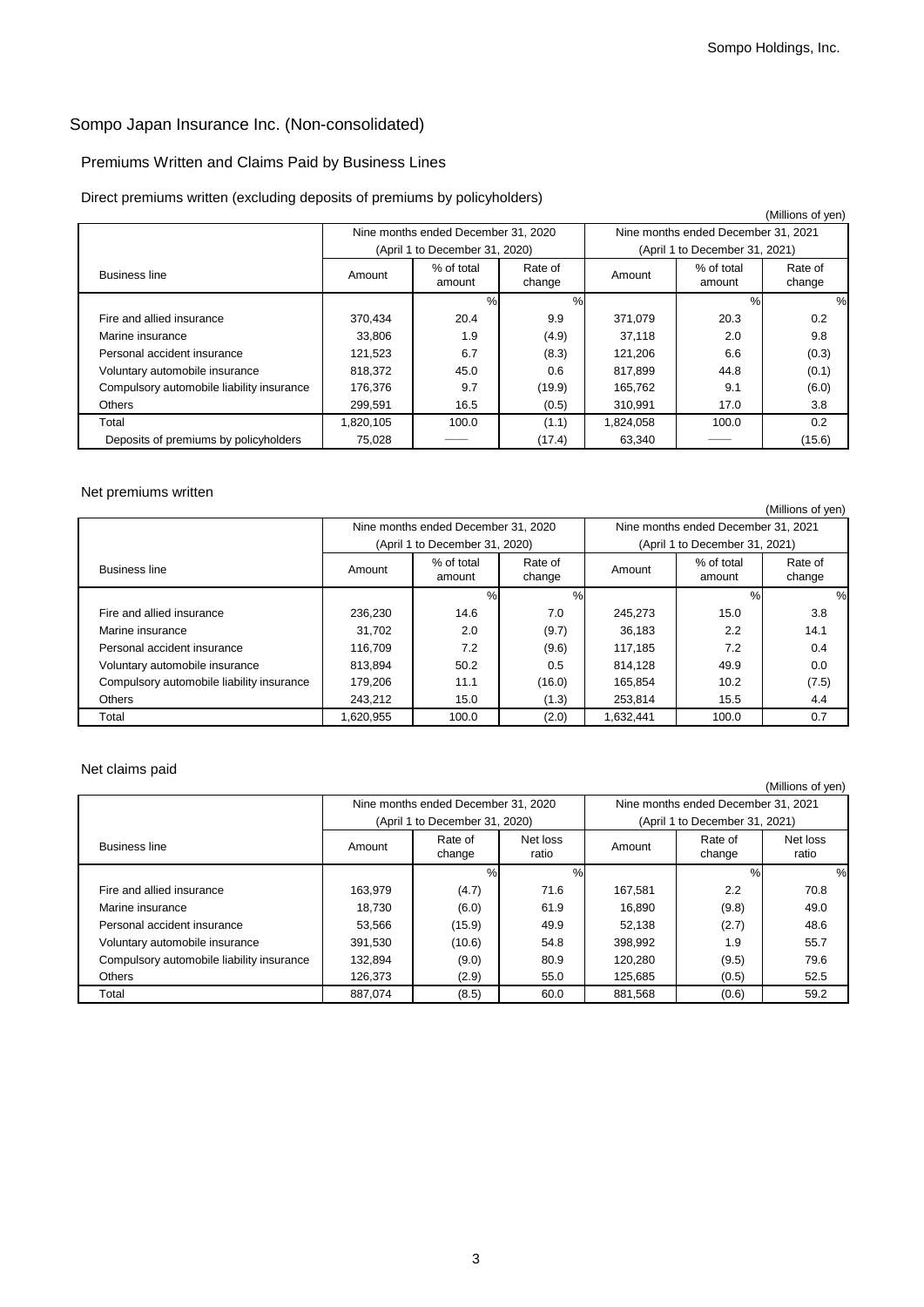# Sompo Japan Insurance Inc. (Non-consolidated)

Non-consolidated Solvency Margin Ratio

|                                                                                                                                       |                      | (Millions of yen)       |
|---------------------------------------------------------------------------------------------------------------------------------------|----------------------|-------------------------|
|                                                                                                                                       | As of March 31, 2021 | As of December 31, 2021 |
| (A) Total Non-consolidated Solvency Margin                                                                                            | 2,981,500            | 3,193,254               |
| Capital and funds, etc.                                                                                                               | 642,291              | 748,880                 |
| Reserve for price fluctuation                                                                                                         | 91,097               | 94,187                  |
| Contingency reserve                                                                                                                   | 1,693                | 1,962                   |
| Catastrophic loss reserve                                                                                                             | 497,543              | 544,720                 |
| General allowance for possible credit losses                                                                                          | 138                  | 88                      |
| Unrealized gains and losses on securities, deferred gains and<br>losses on hedges (before tax effect deductions)                      | 1,019,668            | 1,039,575               |
| Jnrealized gains and losses on land                                                                                                   | 139,670              | 134,023                 |
| Excess amount of reserve for maturity refunds                                                                                         |                      |                         |
| Subordinated debt. etc.                                                                                                               | 433,560              | 433,560                 |
| Excess amount of reserve for maturity refunds and subordinated<br>debt, etc. which are excluded from total solvency margin            |                      |                         |
| <b>Deductions</b>                                                                                                                     | 46,647               | 46,901                  |
| Others                                                                                                                                | 202,484              | 243,157                 |
| (B) Total Non-consolidated Risks<br>$\sqrt{(R_1+R_2)^2+(R_3+R_4)^2+R_5+R_6}$                                                          | 847,602              | 856,486                 |
| Underwriting risk $(R1)$                                                                                                              | 192,158              | 193,595                 |
| Underwriting risk for third-sector insurance products including<br>accident, sickness and nursing-care insurance<br>(R <sub>2</sub> ) |                      |                         |
| $(R_{3})$<br>Guaranteed interest rate risk                                                                                            | 15,501               | 14,860                  |
| $(R_{4})$<br>Investment risk                                                                                                          | 611,108              | 616,952                 |
| $(R_{5})$<br>Business management risk                                                                                                 | 19,822               | 20,021                  |
| (R <sub>6</sub> )<br>Major catastrophe risk                                                                                           | 172,367              | 175,656                 |
| (C) Non-consolidated Solvency Margin Ratio<br>$[(A) / {(B) \times 1/2}] \times 100$                                                   | %<br>703.5           | %<br>745.6              |

Note) The above amounts and figures are calculated based on provisions of Articles 86 and 87 of the Ordinance for Enforcement of the Insurance Business Act and Public Notice No. 50 of the Ministry of Finance (1996). The amounts and figures as of December 31, 2021 are partly calculated by using the simplified method. For example, some bases for the major catastrophe risk calculation are deemed the same as the amounts and figures as of September 30, 2021.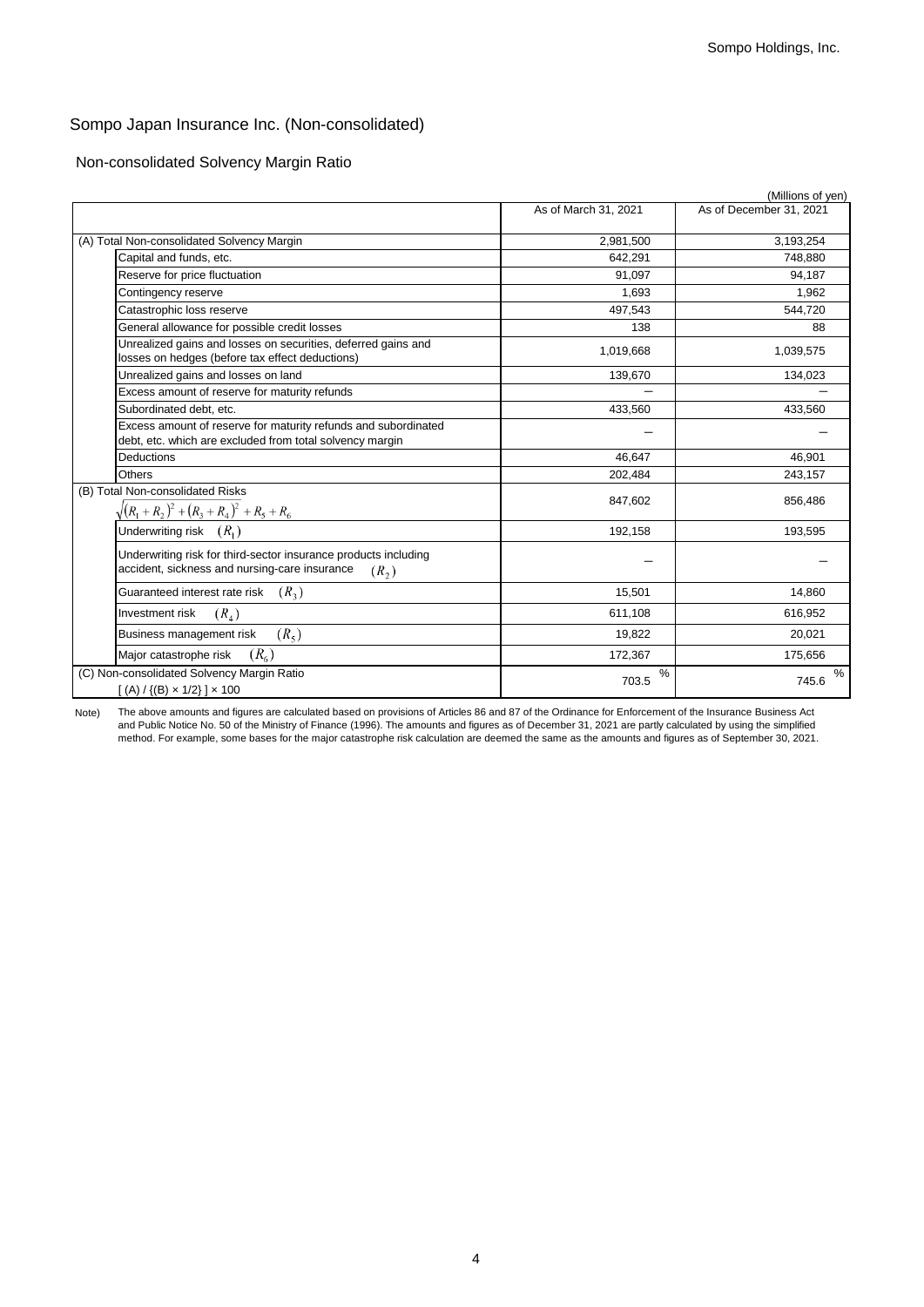# SAISON AUTOMOBILE AND FIRE INSURANCE COMPANY, LIMITED (Non-consolidated)

## Quarterly Balance Sheet

|                                                                 |                      |                         | (Millions of yen)      |
|-----------------------------------------------------------------|----------------------|-------------------------|------------------------|
|                                                                 | As of March 31, 2021 | As of December 31, 2021 | Increase<br>(Decrease) |
|                                                                 | Amount               | Amount                  |                        |
| Assets:                                                         |                      |                         |                        |
| Cash and deposits                                               | 28,821               | 20,699                  | (8, 121)               |
| <b>Securities</b>                                               | 36,689               | 45,355                  | 8,666                  |
| Tangible fixed assets                                           | 509                  | 422                     | (87)                   |
| Intangible fixed assets                                         | 3,882                | 5,317                   | 1,435                  |
| Other assets                                                    | 5,850                | 7,724                   | 1,873                  |
| Deferred tax assets                                             | 1,282                | 1,208                   | (74)                   |
| Allowance for possible credit losses                            | (101)                | (94)                    | 6                      |
| <b>Total assets</b>                                             | 76,934               | 80,633                  | 3,698                  |
| Liabilities:                                                    |                      |                         |                        |
| Underwriting funds:                                             | 54,965               | 60,164                  | 5,199                  |
| Reserve for outstanding losses and claims                       | 21,029               | 22,330                  | 1,300                  |
| Underwriting reserves                                           | 33,935               | 37,834                  | 3,899                  |
| <b>Other liabilities</b>                                        | 5,427                | 3,290                   | (2, 136)               |
| Reserve for retirement benefits to directors                    | 27                   | 31                      | 3                      |
| Reserve for bonus payments                                      | 474                  | 163                     | (311)                  |
| Reserve for bonus payments to directors                         | 28                   | 11                      | (16)                   |
| Reserves under the special laws:                                | 69                   | 82                      | 12                     |
| Reserve for price fluctuation                                   | 69                   | 82                      | 12                     |
| <b>Total liabilities</b>                                        | 60,992               | 63,744                  | 2,751                  |
| Net assets:                                                     |                      |                         |                        |
| Shareholders' equity:                                           |                      |                         |                        |
| Common stock                                                    | 32,260               | 32,260                  |                        |
| Capital surplus                                                 | 40,692               | 40,692                  |                        |
| Retained earnings                                               | (57, 754)            | (57,000)                | 753                    |
| Total shareholders' equity                                      | 15,198               | 15,952                  | 753                    |
| Valuation and translation adjustments:                          |                      |                         |                        |
| Unrealized gains and losses on securities available for<br>sale | 744                  | 937                     | 193                    |
| Total valuation and translation adjustments                     | 744                  | 937                     | 193                    |
| Total net assets                                                | 15,942               | 16,889                  | 946                    |
| Total liabilities and net assets                                | 76,934               | 80,633                  | 3.698                  |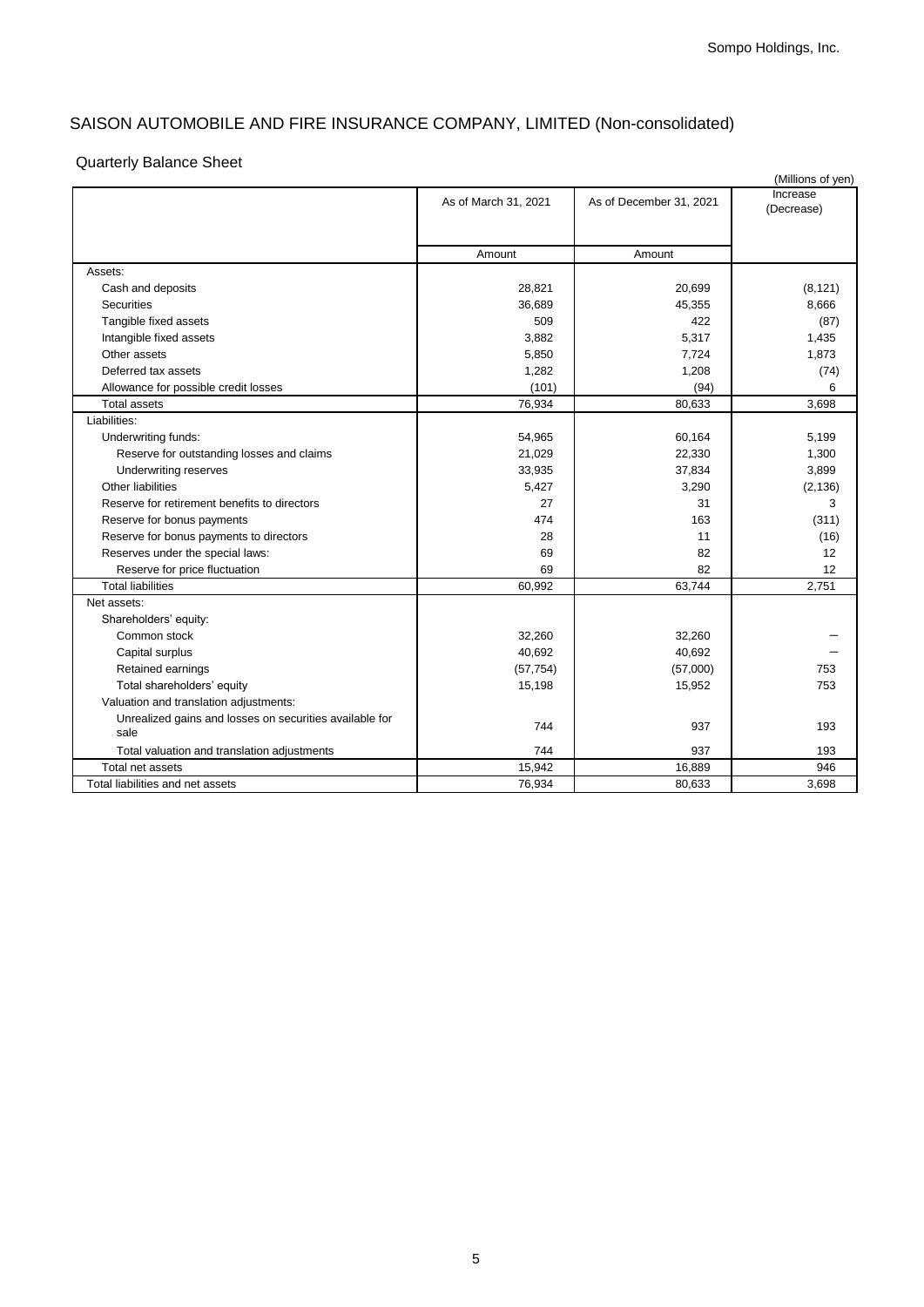# SAISON AUTOMOBILE AND FIRE INSURANCE COMPANY, LIMITED (Non-consolidated)

## Quarterly Statement of Income

|                                                  |       |                    |                    |                | (Millions of yen) |
|--------------------------------------------------|-------|--------------------|--------------------|----------------|-------------------|
|                                                  |       | Nine months ended  | Nine months ended  | Increase       | Rate of           |
|                                                  |       | December 31, 2020  | December 31, 2021  | (Decrease)     | change            |
|                                                  |       | (April 1 to        | (April 1 to        |                |                   |
|                                                  |       | December 31, 2020) | December 31, 2021) |                |                   |
|                                                  |       | Amount             | Amount             |                |                   |
|                                                  |       |                    |                    |                | $\frac{0}{0}$     |
| Ordinary income:                                 |       | 44,416             | 46,808             | 2,391          | 5.4               |
| Underwriting income:                             |       | 44,326             | 46,563             | 2,237          | 5.0               |
| Net premiums written                             |       | 44,290             | 46,531             | 2,241          | 5.1               |
| Interest and dividend income on deposits of      |       |                    |                    |                |                   |
| premiums, etc.                                   |       | 36                 | 32                 | (4)            | (11.3)            |
| Investment income:                               |       | 82                 | 218                | 135            | 164.7             |
| Interest and dividend income                     |       | 115                | 216                | 101            | 87.9              |
| Gains on sales of securities                     |       | $\mathbf 0$        | 21                 | 21             | 8,410.0           |
|                                                  |       |                    |                    |                |                   |
| Transfer of interest and dividend income on      |       | (36)               | (32)               | $\overline{4}$ |                   |
| deposits of premiums, etc.                       |       |                    |                    |                |                   |
| Other ordinary income                            |       | 8                  | 26                 | 18             | 235.9             |
| Ordinary expenses:                               |       | 42.874             | 45,432             | 2,557          | 6.0               |
| Underwriting expenses:                           |       | 32,081             | 34,339             | 2,257          | 7.0               |
| Net claims paid                                  |       | 23,204             | 25,026             | 1,822          | 7.9               |
| Loss adjustment expenses                         |       | 3,187              | 3,163              | (24)           | (0.8)             |
| Net commissions and brokerage fees               |       | 892                | 941                | 49             | 5.6               |
| Provision for reserve for outstanding losses and |       | 192                | 1,300              | 1,107          | 574.4             |
| claims                                           |       |                    |                    |                |                   |
| Provision for underwriting reserves              |       | 4,595              | 3,899              | (696)          | (15.2)            |
| Investment expenses:                             |       | 7                  | 2                  | (4)            | (62.0)            |
| Losses on sales of securities                    |       | $\overline{4}$     | $\mathbf 0$        | (4)            | (99.0)            |
| Operating, general and administrative expenses   |       | 10,749             | 11,066             | 317            | 3.0               |
| Other ordinary expenses:                         |       | 36                 | 23                 | (13)           | (35.3)            |
| Interest paid                                    |       | $\overline{4}$     | 4                  | (0)            | (4.6)             |
| Ordinary profit                                  |       | 1,541              | 1,376              | (165)          | (10.8)            |
| <b>Extraordinary losses:</b>                     |       | 22                 | 28                 | 5              | 26.9              |
| Losses on disposal of fixed assets               |       | 14                 | 15                 | 0              | 3.3               |
| <b>Impairment losses</b>                         |       |                    | $\Omega$           | $\Omega$       |                   |
|                                                  |       | $\overline{7}$     | 12                 |                |                   |
| Provision for reserves under the special laws:   |       |                    |                    | 5              | 65.3              |
| Provision for reserve for price fluctuation      |       | $\overline{7}$     | 12                 | 5              | 65.3              |
| Net income before income taxes                   |       | 1,519              | 1,347              | (171)          | (11.3)            |
| Income taxes and deferred income taxes           |       | 437                | 594                | 156            | 35.8              |
| Net income                                       |       | 1,082              | 753                | (328)          | (30.4)            |
|                                                  |       |                    |                    |                |                   |
| Underwriting result:                             |       |                    |                    |                |                   |
| Net premiums written                             | $(+)$ | 44,290             | 46,531             | 2,241          | 5.1               |
| Net claims paid                                  | $(-)$ | 23,204             | 25,026             | 1,822          | 7.9               |
| Loss adjustment expenses                         | $(-)$ | 3.187              | 3.163              | (24)           | (0.8)             |
| Net operating expenses:                          | $(-)$ | 11,611             | 11,956             | 344            | 3.0               |
| Net commissions and brokerage fees               |       | 892                | 941                | 49             | 5.6               |
| Operating, general and administrative            |       | 10,719             | 11,014             | 294            | 2.7               |
| expenses related to underwriting                 |       |                    |                    |                |                   |
| Underwriting result                              |       | 6,286              | 6,385              | 98             | 1.6               |
| Underwriting profit                              |       | 1.546              | 1.229              | (317)          | (20.5)            |
| Ratios:                                          |       |                    |                    |                |                   |
| Net loss ratio                                   | (0/0) | 59.6               | 60.6               | 1.0            |                   |
| Net operating expenses ratio                     | (9/0) | 26.2               | 25.7               | (0.5)          |                   |
| Combined ratio                                   | (0/0) | 85.8               | 86.3               | 0.5            |                   |
|                                                  |       |                    |                    |                |                   |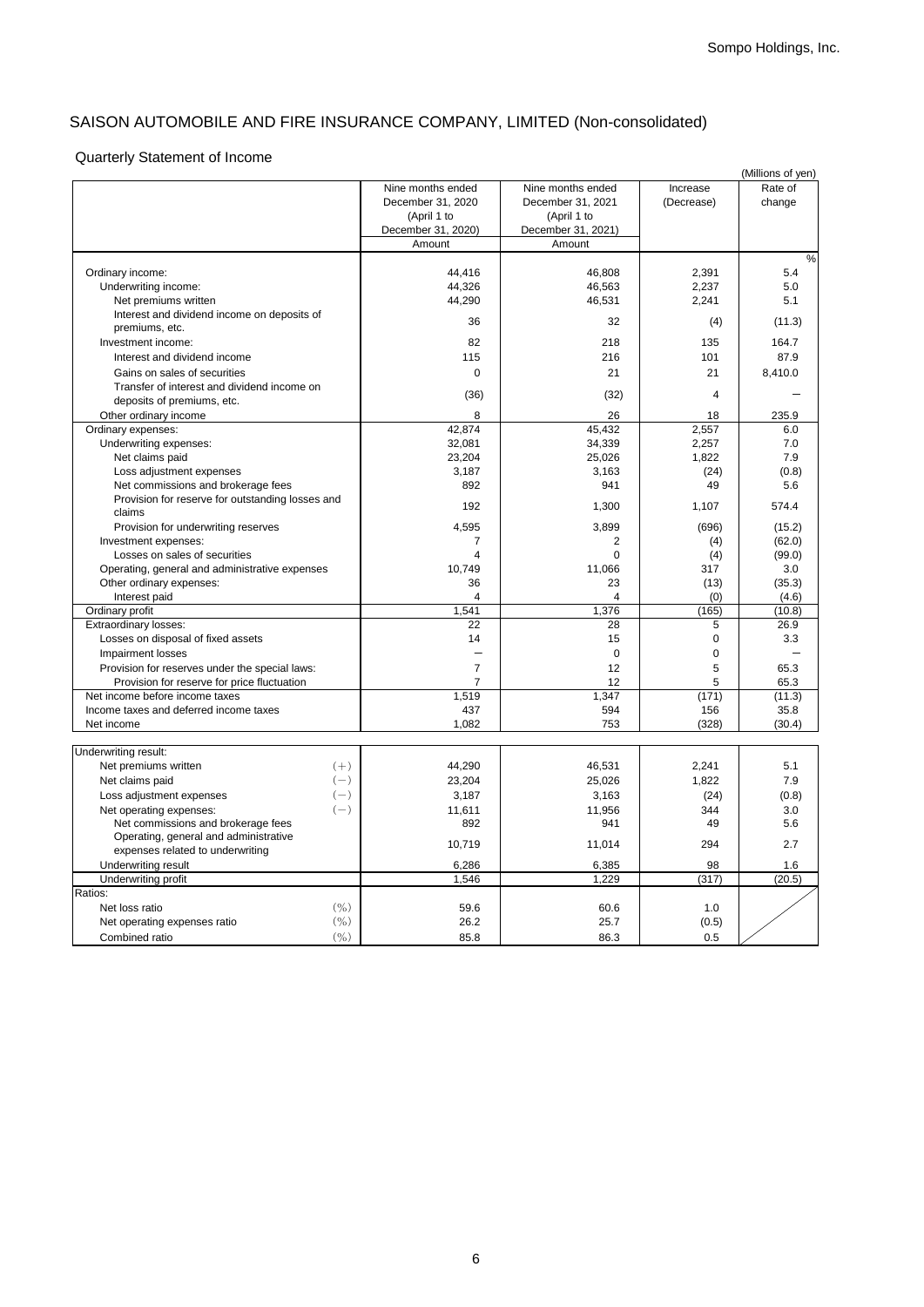### SAISON AUTOMOBILE AND FIRE INSURANCE COMPANY, LIMITED (Non-consolidated)

#### Non-consolidated Solvency Margin Ratio

|                                                                                                                             |                          | (Millions of yen)       |
|-----------------------------------------------------------------------------------------------------------------------------|--------------------------|-------------------------|
|                                                                                                                             | As of March 31, 2021     | As of December 31, 2021 |
| (A) Total Non-consolidated Solvency Margin                                                                                  | 19.668                   | 20.515                  |
| Capital and funds, etc.                                                                                                     | 15,198                   | 15,952                  |
| Reserve for price fluctuation                                                                                               | 69                       | 82                      |
| Contingency reserve                                                                                                         | 11                       | 11                      |
| Catastrophic loss reserve                                                                                                   | 3.461                    | 3,301                   |
| General allowance for possible credit losses                                                                                |                          |                         |
| Unrealized gains and losses on securities, deferred gains and<br>losses on hedges (before tax effect deductions)            | 926                      | 1,167                   |
| Unrealized gains and losses on land                                                                                         | $\overline{\phantom{0}}$ |                         |
| Excess amount of reserve for maturity refunds                                                                               | $\overline{\phantom{0}}$ |                         |
| Subordinated debt. etc.                                                                                                     |                          |                         |
| Excess amount of reserve for maturity refunds and subordinated<br>debt, etc. which are excluded from total solvency margin  |                          |                         |
| <b>Deductions</b>                                                                                                           | —                        |                         |
| Others                                                                                                                      |                          |                         |
| (B) Total Non-consolidated Risks<br>$\sqrt{(R_1+R_2)^2+(R_3+R_4)^2+R_5+R_6}$                                                | 8,582                    | 8,650                   |
| Underwriting risk $(R_1)$                                                                                                   | 6,833                    | 6,833                   |
| Underwriting risk for third-sector insurance products including<br>accident, sickness and nursing-care insurance<br>$(R_2)$ |                          |                         |
| $(R_{2})$<br>Guaranteed interest rate risk                                                                                  | 16                       | 15                      |
| $(R_{\scriptscriptstyle A})$<br>Investment risk                                                                             | 1,434                    | 1,715                   |
| $(R_{\rm s})$<br>Business management risk                                                                                   | 287                      | 296                     |
| $(R_{\kappa})$<br>Major catastrophe risk                                                                                    | 1,308                    | 1,305                   |
| (C) Non-consolidated Solvency Margin Ratio<br>$[(A) / {(B) \times 1/2}] \times 100$                                         | %<br>458.3               | %<br>474.3              |

Note) The above amounts and figures are calculated based on provisions of Articles 86 and 87 of the Ordinance for Enforcement of the Insurance<br>Business Act and Public Notice No. 50 of the Ministry of Finance (1996). The amounts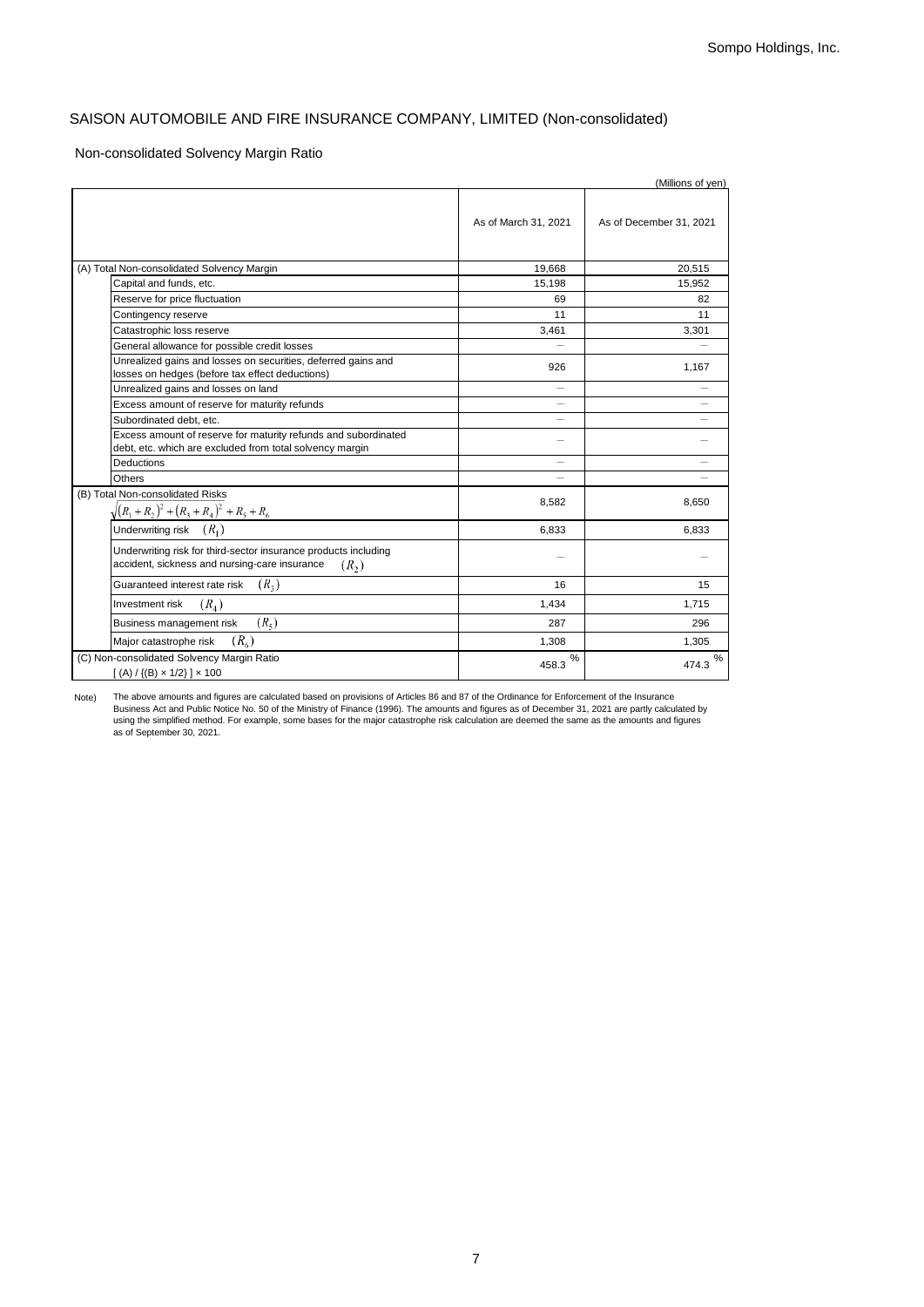# Quarterly Balance Sheet

|                                                             |                      |                         | (Millions of yen)      |
|-------------------------------------------------------------|----------------------|-------------------------|------------------------|
|                                                             | As of March 31, 2021 | As of December 31, 2021 | Increase<br>(Decrease) |
|                                                             | Amount               | Amount                  |                        |
| Assets:                                                     |                      |                         |                        |
| Cash and deposits                                           | 178,483              | 103,420                 | (75,063)               |
| Securities:                                                 | 3,260,451            | 3,431,571               | 171,120                |
| Government bonds                                            | 2,142,389            | 2,299,763               | 157,374                |
| Municipal bonds                                             | 67,662               | 68,392                  | 730                    |
| Corporate bonds                                             | 460,381              | 453,973                 | (6, 407)               |
| Domestic stocks                                             | 10,132               | 10,007                  | (124)                  |
| Foreign securities                                          | 578,222              | 595,867                 | 17,644                 |
| Loans:                                                      | 41,985               | 41,408                  | (577)                  |
| Policy loans                                                | 41,980               | 41,405                  | (575)                  |
| Ordinary loans                                              | $\overline{4}$       | 3                       | (1)                    |
| Tangible fixed assets                                       | 1,540                | 1,461                   | (78)                   |
|                                                             |                      | 606                     | 606                    |
| Intangible fixed assets                                     |                      |                         |                        |
| Agency accounts receivable                                  | 93                   | 104                     | 10<br>72               |
| Reinsurance accounts receivable                             | 1,284                | 1,356                   |                        |
| Other assets                                                | 54,897               | 51,302                  | (3, 595)               |
| Deferred tax assets                                         | 13,804               | 13,223                  | (581)<br>2             |
| Allowance for possible credit losses<br><b>Total assets</b> | (76)<br>3,552,464    | (74)<br>3,644,380       | 91,915                 |
| Liabilities:                                                |                      |                         |                        |
|                                                             |                      |                         |                        |
| Policy reserves:                                            | 3,143,577            | 3,250,212               | 106,634                |
| Reserve for outstanding claims                              | 39,293               | 39,849                  | 555                    |
| Policy reserves                                             | 3,099,850            | 3,205,679               | 105,829                |
| Reserve for dividends to policyholders                      | 4,433                | 4,682                   | 249                    |
| Agency accounts payable                                     | 4,215                | 4,583                   | 368                    |
| Reinsurance accounts payable                                | 814                  | 904                     | 89                     |
| Other liabilities                                           | 221,891              | 190,818                 | (31,073)               |
| Reserve for bonus payments to directors                     | 37                   |                         | (37)                   |
| Reserve for retirement benefits                             | 4,581                | 5,003                   | 421                    |
| Reserve for possible reimbursement of prescribed claims     | 1,041                | 293                     | (748)                  |
| Reserves under the special laws:                            | 9,045                | 9,703                   | 658                    |
| Reserve for price fluctuation                               | 9,045                | 9,703                   | 658                    |
| <b>Total liabilities</b>                                    | 3,385,204            | 3,461,517               | 76,313                 |
| Net assets:                                                 |                      |                         |                        |
| Shareholders' equity:                                       |                      |                         |                        |
| Common stock                                                | 17,250               | 17,250                  |                        |
| Capital surplus                                             | 13,333               | 13,333                  |                        |
| Retained earnings                                           | 94,052               | 108,161                 | 14,108                 |
| Total shareholders' equity                                  | 124,635              | 138,744                 | 14,108                 |
| Valuation and translation adjustments:                      |                      |                         |                        |
| Unrealized gains and losses on securities available for     | 42,624               | 44,118                  | 1,494                  |
| sale                                                        |                      |                         |                        |
| Total valuation and translation adjustments                 | 42,624               | 44,118                  | 1,494                  |
| Total net assets                                            | 167,260              | 182,863                 | 15,602                 |
| Total liabilities and net assets                            | 3,552,464            | 3,644,380               | 91,915                 |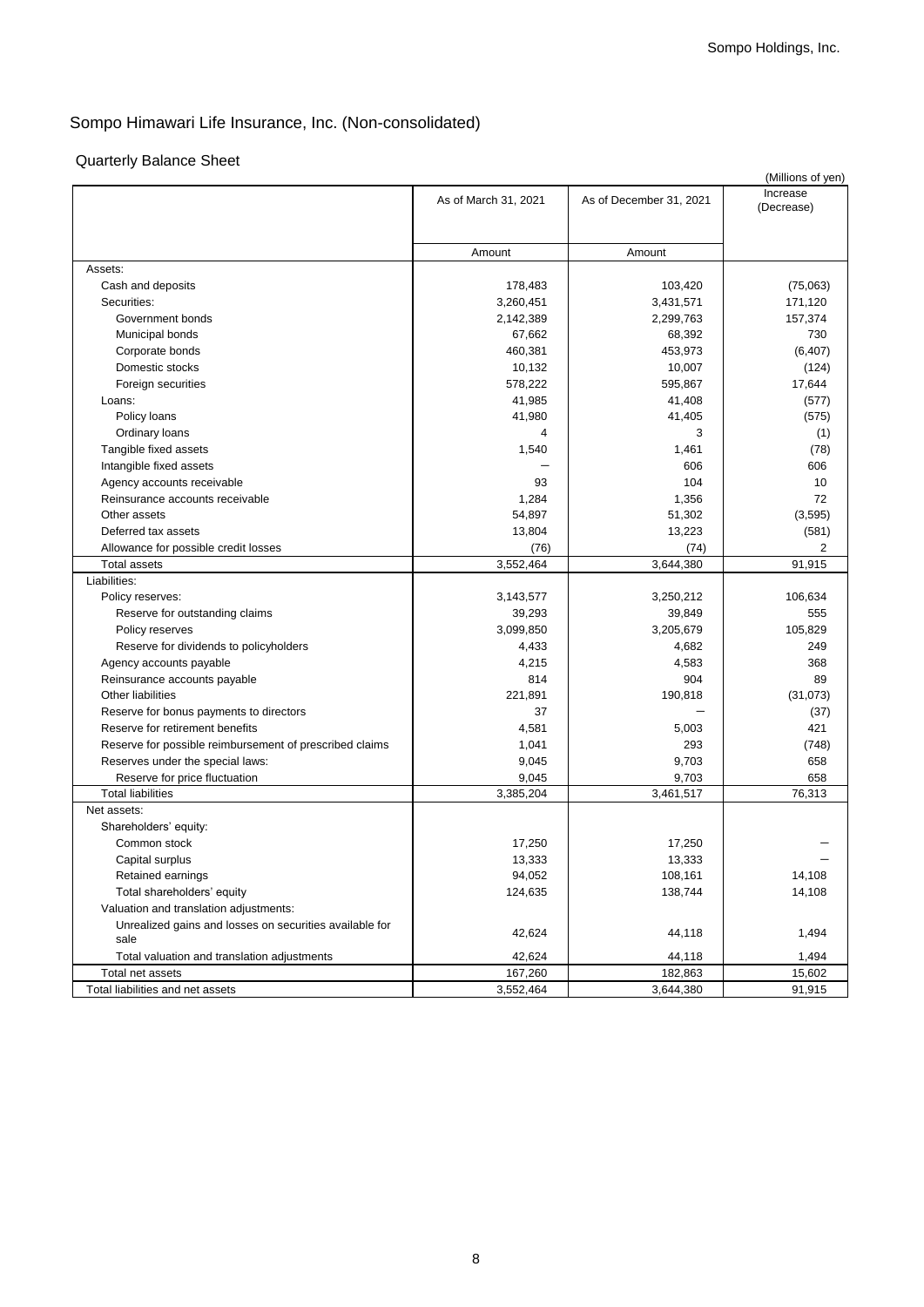## Quarterly Statement of Income

|                                                      |                    |                    |            | (Millions of yen) |
|------------------------------------------------------|--------------------|--------------------|------------|-------------------|
|                                                      | Nine months ended  | Nine months ended  | Increase   | Rate of           |
|                                                      | December 31, 2020  | December 31, 2021  | (Decrease) | change            |
|                                                      | (April 1 to        | (April 1 to        |            |                   |
|                                                      | December 31, 2020) | December 31, 2021) |            |                   |
|                                                      | Amount             | Amount             |            |                   |
|                                                      |                    |                    |            | $\frac{0}{0}$     |
| Ordinary income:                                     | 368,644            | 361,643            | (7,000)    | (1.9)             |
| Insurance premiums and other:                        | 323,394            | 321,150            | (2, 243)   | (0.7)             |
| Insurance premiums                                   | 321,703            | 318,645            | (3,057)    | (1.0)             |
| Investment income:                                   | 40,538             | 39,086             | (1,451)    | (3.6)             |
| Interest and dividend income and other               | 35,172             | 36,696             | 1,523      | 4.3               |
| Gains on sales of securities                         | 2,641              | 541                | (2,099)    | (79.5)            |
| Gains on derivatives                                 |                    | 295                | 295        |                   |
| Investment gains on special account                  | 2,699              | 1,162              | (1,537)    | (57.0)            |
| Other ordinary income:                               | 4,711              | 1,406              | (3,304)    | (70.1)            |
| Reversal of reserve for outstanding claims           | 3,457              |                    | (3, 457)   | (100.0)           |
| Ordinary expenses:                                   | 341,523            | 338,499            | (3,024)    | (0.9)             |
| Insurance claims and other:                          | 143,299            | 159,044            | 15,744     | 11.0              |
| Insurance claims                                     | 27,025             | 28,289             | 1,264      | 4.7               |
| Annuity payments                                     | 8,107              | 8,529              | 421        | 5.2               |
| Insurance benefits                                   | 35,734             | 36,981             | 1,247      | 3.5               |
| Surrender benefits                                   | 66,408             | 79,401             | 12,992     | 19.6              |
| Other refunds                                        | 3,688              | 3,148              | (540)      | (14.7)            |
| Provision for policy reserves and other:             | 129,540            | 106,385            | (23, 155)  | (17.9)            |
| Provision for reserve for outstanding claims         |                    | 555                | 555        |                   |
| Provision for policy reserves                        | 129,540            | 105,829            | (23, 711)  | (18.3)            |
| Provision for interest portion of reserve for        | $\mathbf 0$        | $\mathbf 0$        | $\Omega$   | 3.2               |
| dividends to policyholders                           |                    |                    |            |                   |
| Investment expenses:                                 | 2,464              | 1,865              | (599)      | (24.3)            |
| Interest paid                                        | 54                 | 48                 | (6)        | (11.7)            |
| Losses on sales of securities                        | 1,902              | 1,726              | (176)      | (9.3)             |
| Losses on derivatives                                | 424                |                    | (424)      | (100.0)           |
| Operating expenses                                   | 62,929             | 68,131             | 5,201      | 8.3               |
| Other ordinary expenses                              | 3,288              | 3,072              | (216)      | (6.6)             |
| Ordinary profit                                      | 27,120             | 23.144             | (3,975)    | (14.7)            |
| Extraordinary gains:                                 | $\overline{7}$     | $\mathbf 0$        | (6)        | (89.6)            |
| Gains on disposal of fixed assets and other          | $\overline{7}$     | $\mathbf 0$        | (6)        | (89.6)            |
| Extraordinary losses:                                | 622                | 689                | 67         | 10.9              |
| Losses on disposal of fixed assets and other         | 24                 | 31                 | 6          | 27.8              |
| Provision for reserves under the special laws:       | 597                | 658                | 60         | 10.2              |
| Provision for reserve for price fluctuation          | 597                | 658                | 60         | 10.2              |
| Provision for reserve for dividends to policyholders | 2,537              | 2,584              | 46         | 1.8               |
| Net income before income taxes                       | 23,967             | 19,871             | (4,096)    | (17.1)            |
| Income taxes and deferred income taxes               | 6,813              | 5,762              | (1,050)    | (15.4)            |
| Net income                                           | 17,154             | 14,108             | (3,045)    | (17.8)            |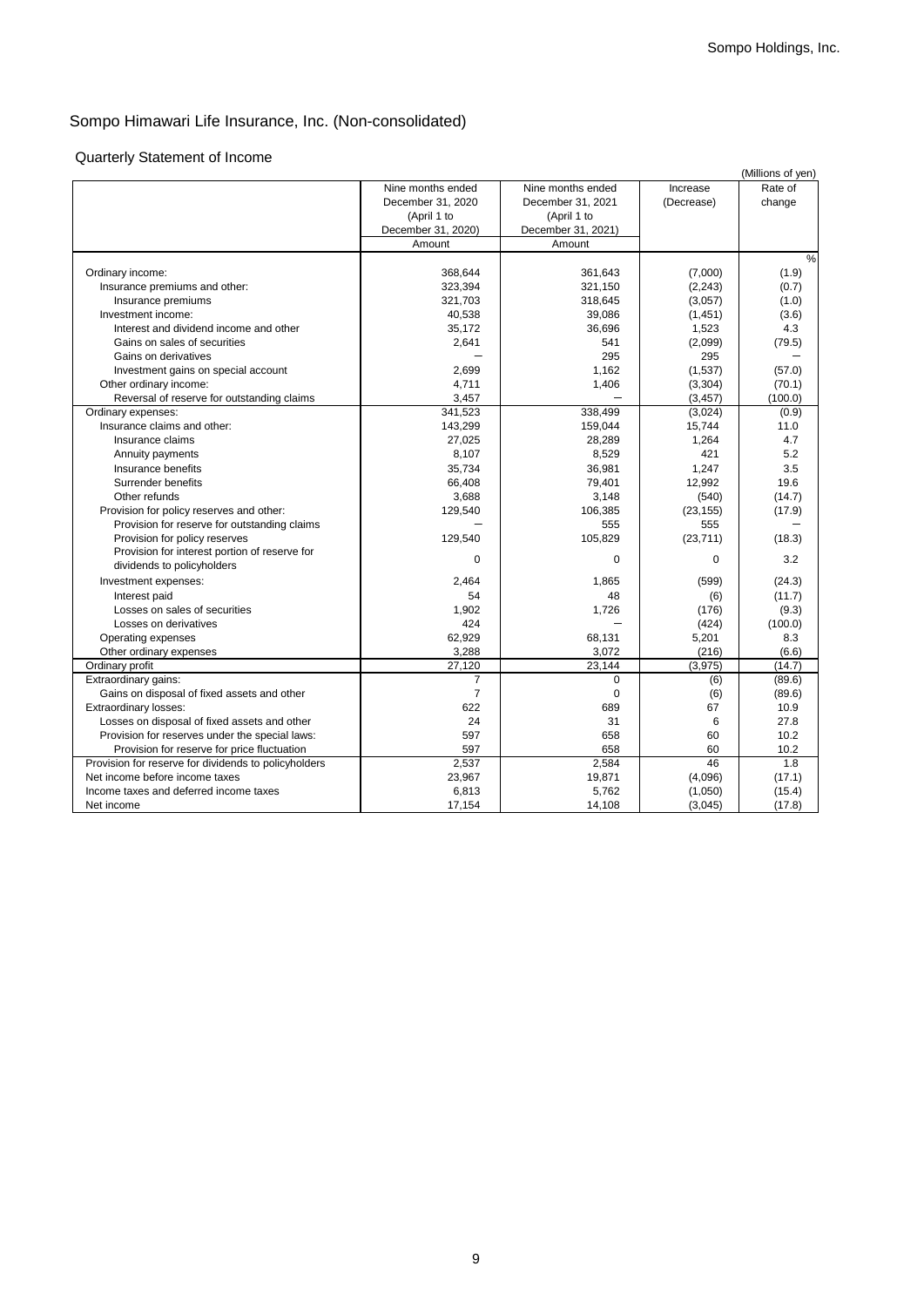### Major Business Results

#### Total amount of policies in force

|                      |                      |                                   |         |                                   |                         |                                   | (Number in thousands, Yen in hundred millions, %) |                                   |
|----------------------|----------------------|-----------------------------------|---------|-----------------------------------|-------------------------|-----------------------------------|---------------------------------------------------|-----------------------------------|
|                      | As of March 31, 2021 |                                   |         |                                   | As of December 31, 2021 |                                   |                                                   |                                   |
|                      |                      | <b>Number</b><br>Amount           |         | Number                            |                         | Amount                            |                                                   |                                   |
|                      |                      | $%$ of<br>previous<br>fiscal year |         | $%$ of<br>previous<br>fiscal year |                         | $%$ of<br>previous<br>fiscal year |                                                   | $%$ of<br>previous<br>fiscal year |
| Individual insurance | 4.216                | 101.8                             | 235,431 | 100.5                             | 4.321                   | 102.5                             | 233,350                                           | 99.1                              |
| Individual annuities | 52                   | 95.9                              | 2,232   | 97.2                              | 50                      | 97.2                              | 2.173                                             | 97.3                              |
| Group insurance      |                      |                                   | 27.157  | 98.7                              |                         |                                   | 27.018                                            | 99.5                              |
| Group annuities      |                      |                                   |         |                                   |                         |                                   |                                                   |                                   |

Note) Amounts of "Individual annuities" represent the sums of annuity fund at the beginning of annuity payment of contracts before the beginning of annuity payment and policy reserves for the contracts after the beginning of annuity payment.

### Total amount of new policies

#### (Number in thousands, Yen in hundred millions, %) Nine months ended December 31, 2020 Nine months ended December 31, 2021 (April 1 to December 31, 2020) (April 1 to December 31, 2021) Number **Amount** Amount **Number** Amount  $%$  of previous fiscal year % of previous fiscal year % of previous fiscal year % of previous fiscal year Individual insurance | 190 | 97.5 | 15,348 | 83.0 | 263 | 138.6 | 14,540 | 94.7 Individual annuities Group insurance  $\begin{array}{|c|c|c|c|c|c|c|c|c|} \hline \end{array}$   $\begin{array}{|c|c|c|c|c|c|c|c|c|} \hline \end{array}$  40.0  $\begin{array}{|c|c|c|c|c|c|c|c|} \hline \end{array}$  40.0  $\begin{array}{|c|c|c|c|c|c|} \hline \end{array}$  40.0  $\begin{array}{|c|c|c|c|c|} \hline \end{array}$  40.0  $\begin{array}{|c|c|c|c|c|c|} \h$ Group annuities

Note) Amounts of "Individual annuities" represent amounts of annuity fund at the beginning of annuity payment.

#### Annualized premiums

Policies in force

|                      |                      | As of March 31, 2021 |                           | As of December 31, 2021 |                           |
|----------------------|----------------------|----------------------|---------------------------|-------------------------|---------------------------|
|                      |                      |                      | % of previous fiscal year |                         | % of previous fiscal year |
|                      | Individual insurance | 365.878              | 100.6                     | 366.129                 | 100.1                     |
| Individual annuities |                      | 15.382               | 98.3                      | 15.272                  | 99.3                      |
|                      | Total                | 381.260              | 100.5                     | 381.401                 | 100.0                     |
|                      | Medical and          | 161.515              | 104.7                     | 169.650                 | 105.0                     |
|                      | survival benefits    |                      |                           |                         |                           |

#### New policies

(Millions of yen, %)

 $(Millione of von 92)$ 

|                      |                   | Nine months ended December 31, 2020 |                           | Nine months ended December 31, 2021 |                           |
|----------------------|-------------------|-------------------------------------|---------------------------|-------------------------------------|---------------------------|
|                      |                   | (April 1 to December 31, 2020)      |                           | (April 1 to December 31, 2021)      |                           |
|                      |                   |                                     | % of previous fiscal year |                                     | % of previous fiscal year |
| Individual insurance |                   | 18.904                              | 102.8                     | 22.555                              | 119.3                     |
| Individual annuities |                   |                                     |                           |                                     |                           |
| Total                |                   | 18.904                              | 102.8                     | 22.555                              | 119.3                     |
|                      | Medical and       | 10.462                              | 104.3                     | 14.468                              | 138.3                     |
|                      | survival benefits |                                     |                           |                                     |                           |

Notes)

1. Annualized premiums are calculated by using multipliers for various premium payment terms to the premium per payment. In single premium contracts, the amount is calculated by dividing the premium by the duration of the policy.

2. Annualized premiums for medical and survival benefits include (a) premium related to medical benefits such as hospitalization and surgery benefits, (b) premium related to survival benefits such as specific illness and nursing benefits, and (c) premium related to premium waiver benefits, in which disability cause is excluded but causes such as specific illness and nursing care are included.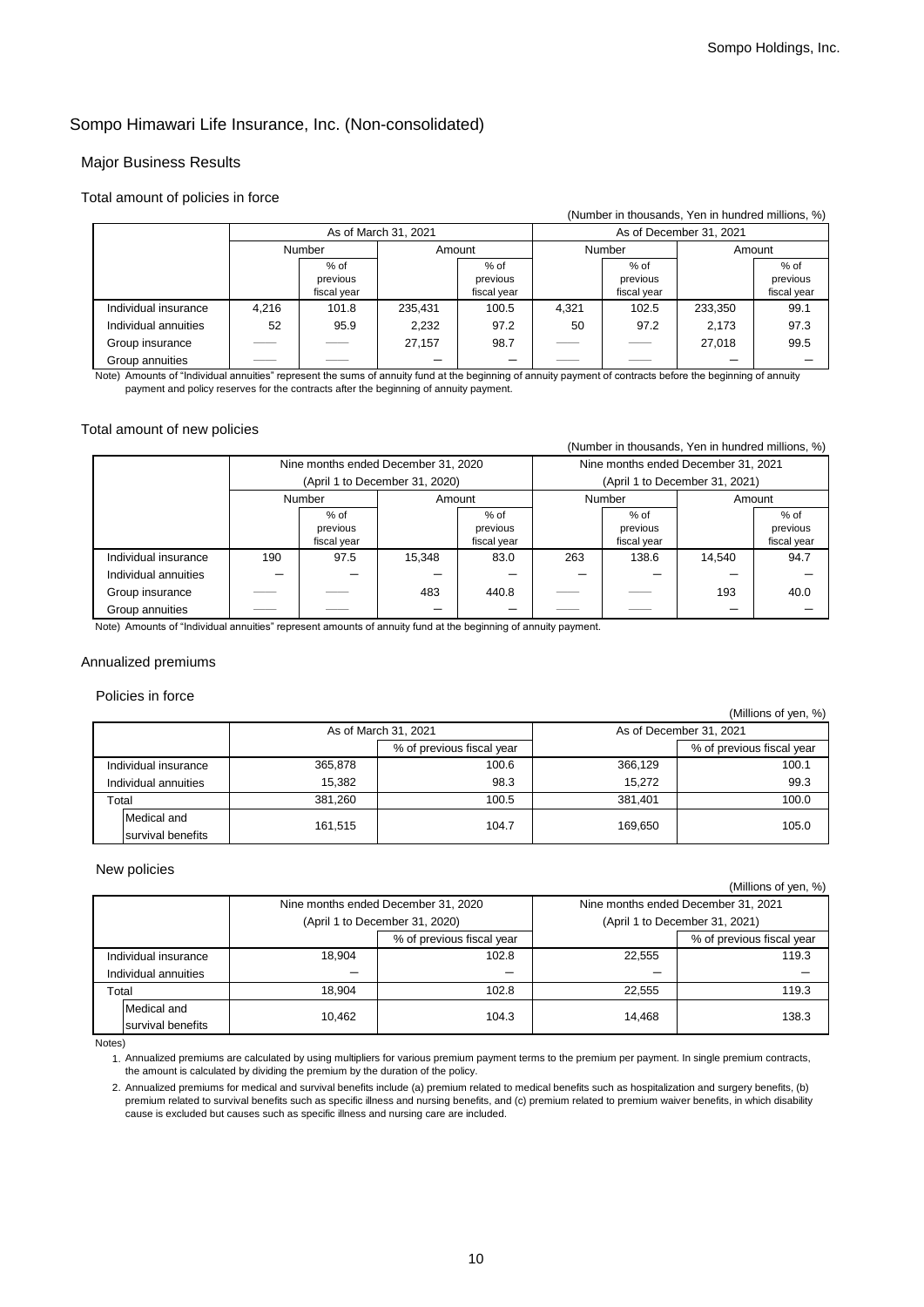Non-consolidated Solvency Margin Ratio

|                                                                                                                                                                                                                   |                      | (Millions of yen)       |
|-------------------------------------------------------------------------------------------------------------------------------------------------------------------------------------------------------------------|----------------------|-------------------------|
|                                                                                                                                                                                                                   | As of March 31, 2021 | As of December 31, 2021 |
| (A) Total Non-consolidated Solvency Margin                                                                                                                                                                        | 422,651              | 441,989                 |
| Capital, etc.                                                                                                                                                                                                     | 124,635              | 138,923                 |
| Reserve for price fluctuation                                                                                                                                                                                     | 9.045                | 9.703                   |
|                                                                                                                                                                                                                   |                      |                         |
| Contingency reserve                                                                                                                                                                                               | 33,301               | 33,739                  |
| General allowance for possible credit losses                                                                                                                                                                      | 2                    | 2                       |
| Unrealized gains and losses on securities (before tax effect<br>deductions) (90% of gain or 100% of loss), deferred gains and losses<br>on hedges (before tax effect deductions) (90% of gain or 100% of<br>loss) | 53,280               | 55,148                  |
| Unrealized gains and losses on land (85% of gain or 100% of loss)                                                                                                                                                 |                      |                         |
| Excess amount of continued Zillmerized reserve                                                                                                                                                                    | 172,210              | 163,867                 |
| Subordinated debt. etc.                                                                                                                                                                                           |                      |                         |
| Excess amount of continued Zillmerized reserve and subordinated<br>debt, etc. which are excluded from total solvency margin                                                                                       | (5,052)              |                         |
| Brought in capital, etc.                                                                                                                                                                                          |                      |                         |
| Deductions                                                                                                                                                                                                        |                      |                         |
| <b>Others</b>                                                                                                                                                                                                     | 35,228               | 40,604                  |
| (B) Total Non-consolidated Risks $\sqrt{(R_1+R_8)^2+(R_2+R_3+R_7)^2+R_4}$                                                                                                                                         | 57,881               | 57,749                  |
| Underwriting risk $(R_1)$                                                                                                                                                                                         | 14,399               | 14,251                  |
| Underwriting risk for third-sector insurance products including<br>accident, sickness and nursing-care insurance<br>$(R_{\rm s})$                                                                                 | 11,266               | 11,732                  |
| $(R_2)$<br>Guaranteed interest rate risk                                                                                                                                                                          | 8,460                | 8,426                   |
| Guaranteed minimum benefit risk<br>$(R_{7})$                                                                                                                                                                      | 396                  | 398                     |
| Investment risk<br>$(R_{3})$                                                                                                                                                                                      | 41,324               | 41,044                  |
| Business management risk<br>$(R_4)$                                                                                                                                                                               | 1,516                | 1,517                   |
| (C) Non-consolidated Solvency Margin Ratio<br>$[(A) / {(B) \times 1/2}] \times 100$                                                                                                                               | ℅<br>1,460.4         | %<br>1,530.7            |

Notes)

1. The above amounts and figures are calculated based on provisions of Articles 86 and 87 of the Ordinance for Enforcement of the Insurance Business Act and Public Notice No. 50 of the Ministry of Finance (1996).

2. Guaranteed minimum benefit risk is calculated by using the standard method.